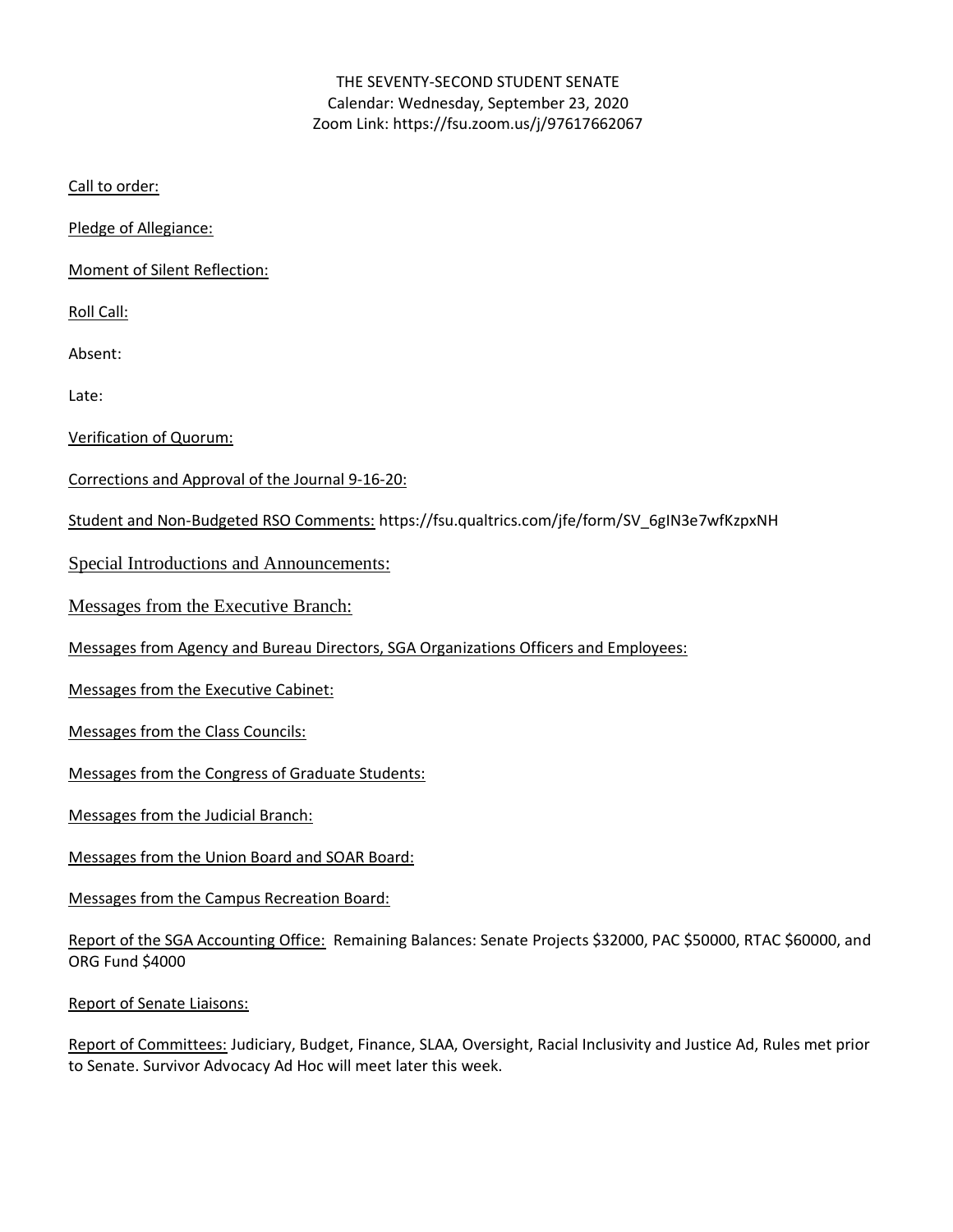Senate Confirmations: Matthew Gonzalez, Jack Fox Keen, & Christian Bejarano - OGA Board of Directors

Consent Calendar:

| <b>Consent Resolution #24</b>  | Society of Professional Hispanic Engineers - Zero-Funded in RTAC<br>REFERRED TO and HEARD IN RTAC, 9.21, PASSED IN FINANCE, 9.21 |
|--------------------------------|----------------------------------------------------------------------------------------------------------------------------------|
| <b>Consent Resolution: #27</b> | \$1589 to Society of Composers, Inc.<br>REFERRED TO AND HEARD IN PAC, 9.21, PASSED IN FINANCE, 9.21                              |

# Bills First Reading:

| <b>Bill 87</b> | Sponsored by Senator Ryan (P)<br>Amending Student Body Statutes Chapter 802.4 with regards to Public Advertisement of<br>events. REFERRED TO FINANCE, THEN JUDICIARY, 7.1. TABLED IN FINANCE, 7.7., 9.14,<br><b>PASSED IN FINANCE, 9.21</b>                                                                   |
|----------------|---------------------------------------------------------------------------------------------------------------------------------------------------------------------------------------------------------------------------------------------------------------------------------------------------------------|
| <b>Bill 92</b> | Sponsored by Senator J. Alvarez, Chabot (P) and Murcia (Co)<br>Amending Student Body Statutes Chapter 304.3 with regards to the candidate screening<br>process. REFERRED TO JUDICIARY, OC, THEN RULES, 7.1., PASSED AND AMENDED IN<br>JUDICIARY 7.13., TABLED IN OC, 7.14, 9.8. PASSED AND AMENDED IN OC 9.15 |
| <b>Bill 98</b> | Sponsored by Senator Dean (P)<br>Amending Student Body Statutes Chapter 413.3 regarding renaming of the Student Senate<br>Excellence Award to the Danielle Acosta Student Senate Award for Excellence. REFFERRED<br>TO JUDICIARY THEN RULES, 9.2.                                                             |

# Bills Second Reading:

| <b>Bill 39</b> | Sponsored by Senator Sojos and Leckie (P))<br>Amending Student Body Statutes Chapter 807.6K regarding funding board budgets in the fall.<br>REFERRED TO FINANCE THEN JUDICIARY, 2.19., TABLED IN FINANCE, 2.25, 3.10, 3.31, 4.14,<br>6.2, 6.16, 7.7., PASSED IN FINANCE, 9.14, PASSED in Judiciary 9.22                                         |
|----------------|-------------------------------------------------------------------------------------------------------------------------------------------------------------------------------------------------------------------------------------------------------------------------------------------------------------------------------------------------|
| <b>Bill 58</b> | Sponsored by Senator Sojos (P)<br>Amending Student Body Statutes 807.6G clarifying funding to organizations. REFERRED TO<br>FINANCE THEN JUDICIARY, 3.4., TABLED IN FINANCE, 3.10, 3.31, 4.14, 6.2, 6.16, 7.7.,<br>PASSED FINANCE 9.9, PASSED IN JUDICIARY 9.14.                                                                                |
| Bill 82        | Sponsored by Senator England(P)<br>Amending Student Body Statutes Chapters 300-302.<br>Lavender moved to put a bill on first reading, seconded by Leckie, no objections, 4.15.<br>REFERRED TO JUDICIARY, 4.15. PASSED THEN TABLED IN JUDICIARY, 6.1. PASSED AS<br>AMENDED IN JUDICIARY, 6.23., TABLED on SENATE FLOOR 9.9, PASSED In SLAA, 9.22 |
| Bill 86        | Sponsored by Senator Dodson (P), Stinson, and Adams (Co)<br>Amending Student Body Statutes Chapter 100.5 to add Deputy Treasurer and members of                                                                                                                                                                                                 |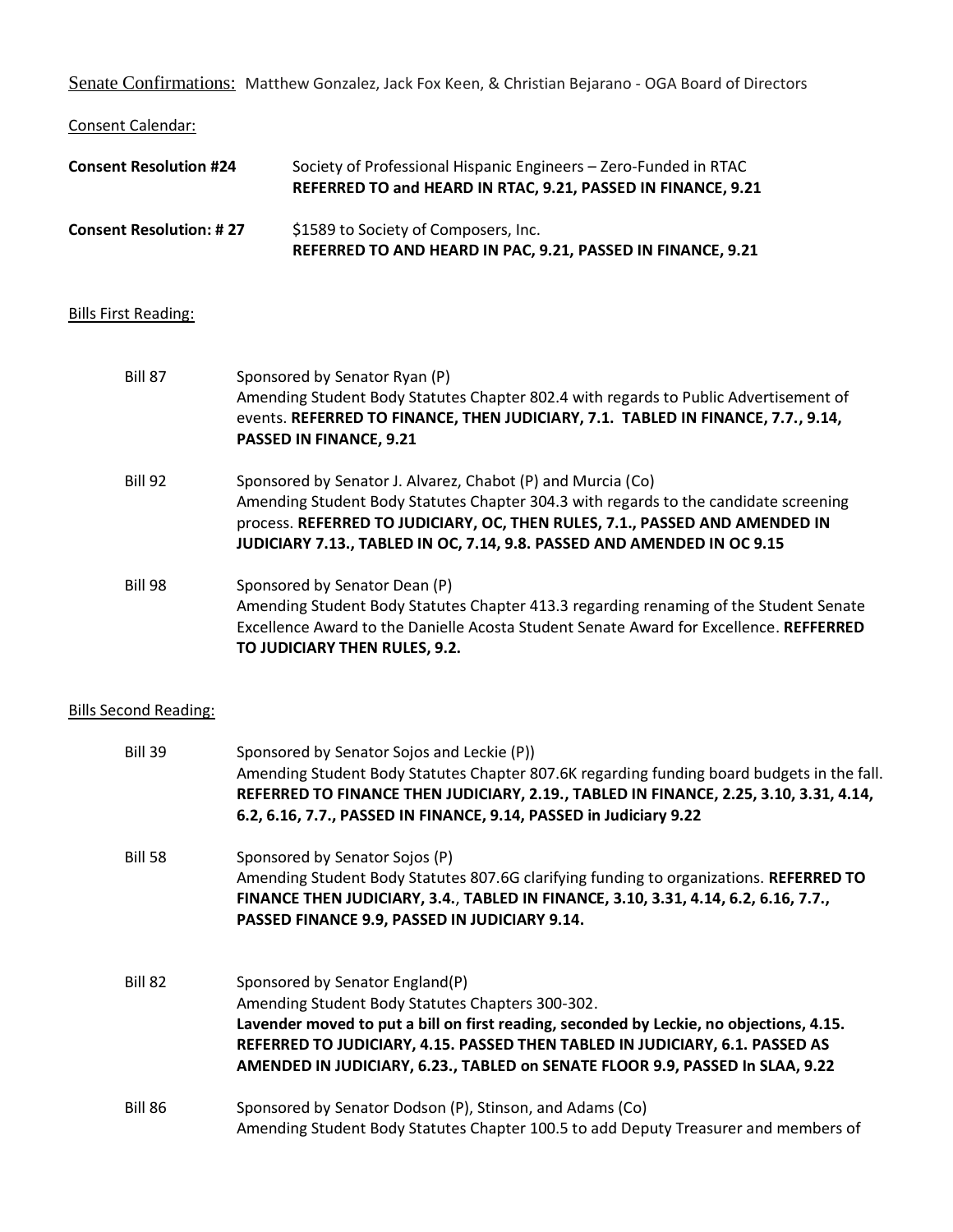|                | the Executive Office to the list of major positions. REFERRED TO JUDICIARY, THEN IA, 7.1<br>AMENDED AND PASSED IN JUDICIARY, 7.7., AMENDED AND PASSED IN IA 7.14                                                                                                                             |
|----------------|----------------------------------------------------------------------------------------------------------------------------------------------------------------------------------------------------------------------------------------------------------------------------------------------|
| <b>Bill 95</b> | Sponsored by Senator Murcia (P)<br>Amending Student Body Statutes Chapter 203.6 regarding publishing of minutes for all<br>meetings. REFERRED TO SLAA, JUDICIARY, THEN RULES, 7.1, TABLED IN SLAA, 7.7.<br>AMENDED AND PASSED IN SLAA, 7.10, PASSED IN JUDICIARY, 7.13, PASSED IN RULES 7.15 |
| <b>Bill 96</b> | Sponsored by Senators J. Alvarez & Leckie (P)<br>Amending Student Body Statutes Chapter 400.5 regarding abstentions. REFERRED TO<br>JUDICIARY, THEN RULES, 7.1, PASSED IN JUDICIARY, 7.13, PASSED IN RULES, 7.15                                                                             |

# Constitutional Amendments:

| Amendment 2          | Sponsored by Senator Murcia (P) and Chabot (Co)<br>Amending Student Body Constitution with regards to the number of Student Senators.<br>REFERRED TO JUDICIARY, SLAA, THEN RULES, 7.1<br>AMENDED AND PASSED IN JUDICIARY, 7.7., PASSED IN SLAA 7.10      |
|----------------------|----------------------------------------------------------------------------------------------------------------------------------------------------------------------------------------------------------------------------------------------------------|
| Amendment 3          | Sponsored by Senator Murcia (P)<br>Amending the Student Body Constitution to limit the number of students needed for a<br>petition of recall. REFERRED TO JUDICIARY, SLAA, THEN RULES, 7.1<br>AMENDED AND PASSED IN JUDICIARY, 7.7., PASSED IN SLAA 7.10 |
| Amendment 5          | Sponsored by Senator Murcia (P)<br>To make the Student Body President and Vice President run separately. REFERRED TO<br>JUDICIARY, SLAA, THEN RULES 9.16                                                                                                 |
| Amendment 6          | Sponsored by Senator Murcia (P)<br>Editing the Student Body Constitution with regards to the Student Body Treasurer REFERRED<br>TO JUDICIARY, SLAA, THEN RULES 9.16                                                                                      |
| Amendment 7          | Sponsored by Sojos (P)<br>To increase the number of Supreme Court Justices from five to seven. REFERRED TO<br>JUDICIARY, SLAA, THEN RULES, 9.16                                                                                                          |
| Resolutions:         |                                                                                                                                                                                                                                                          |
| <b>Resolution 58</b> | Sponsored by Murcia<br>Amending Student Rules of Procedure 13.8 regarding Senator absences. REFERRED TO<br><b>RULES, 7.1</b>                                                                                                                             |
| Resolution 60        | Sponsored by Senators Waters, Garcia (P), A. Alvarez, J. Alvarez, Gabadage, Gonzalez,<br>Medley-Neyra, Palacio, Tookes                                                                                                                                   |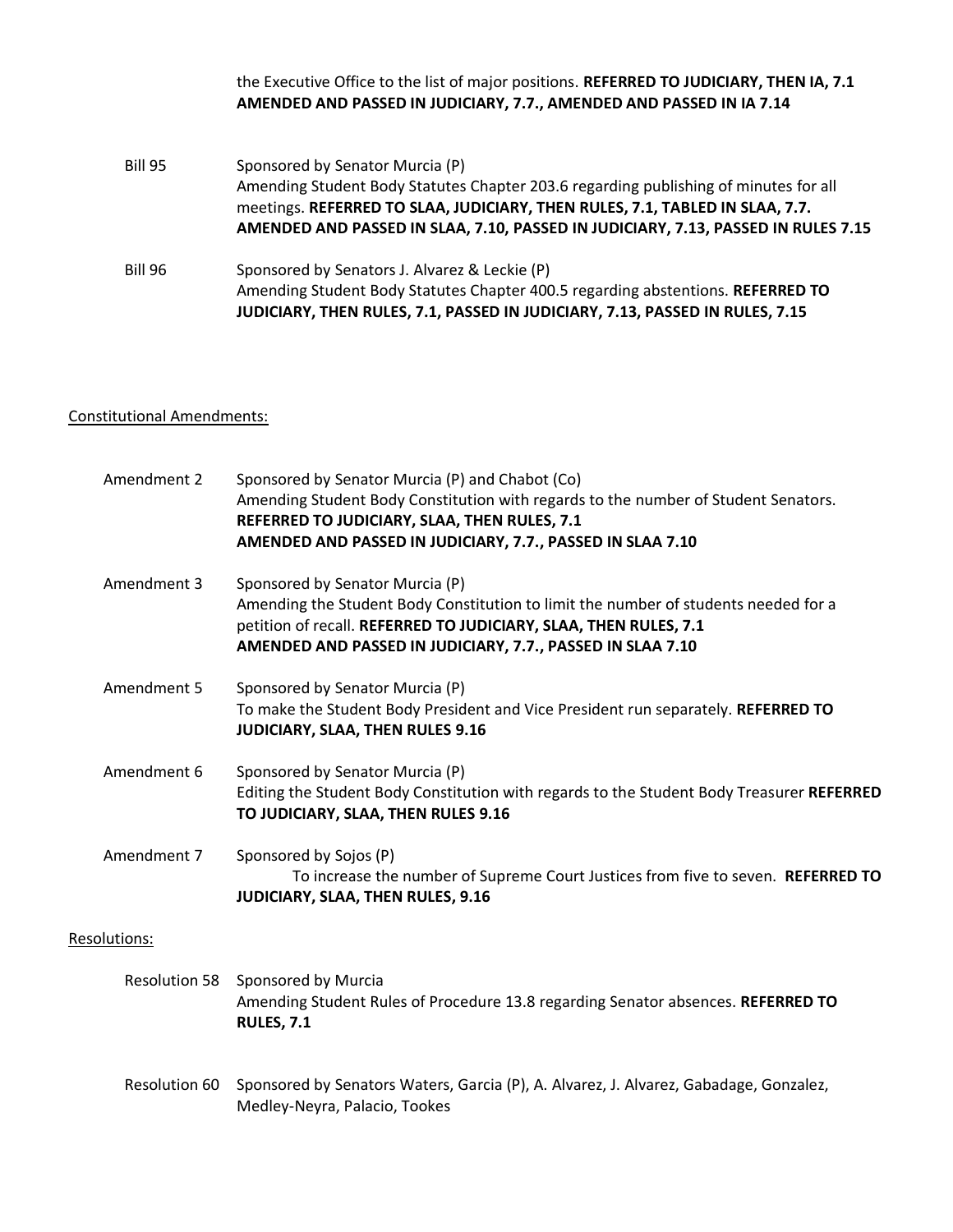Advocating for the renaming of Doak Campbell Stadium to Charlie Ward Field. **REFERRED TO SLAA THEN RULES, 7.1. TABLED IN SLAA, 7.7., PASSED IN SLAA 7.13**

Resolution 61 Sponsored by Senators Garcia, Waters (P), A. Alvarez, J. Alvarez, Gabadage, Gonzalez, Medly-Neyra, Palacio Advocating for the renaming of Suwannee room to Eva Killings Suwannee Room. **REFERRED TO SLAA THEN RULES, 7.1. TABLED IN SLAA, 7.7., AMENDED & PASSED IN SLAA 7.13**

- Resolution 65 Sponsored by Senator J. Alvarez (P), Leckie, Murcia, Chabot, Gnanam, Hinks, and Wang (Co) Encouraging the University Administration to expand the means in which the Student Body is educated regarding Indigenous Nations and reach out to other nations that use the "Seminole" name. **REFERRED TO SLAA THEN RULES, 9.2.**
- Resolution 69 Sponsored by Wang (P), Bogle, Gnanam, & Hinks (Co) Amending Student Senate Rules of Procedure 5.12 regarding Ad Hoc Committees. **REFERRED TO RULES, 9.2.**
- Resolution 70 Sponsored by Senators Rudd and Stinson (P), Senators Adams, Chabot, Wang, Waters (Co) Urging for the renaming of BK Roberts Hall and SGA advocacy to do so. **REFERRED TO RIJ AD HOC THEN SLAA THEN RULES, 9.2., PASSED IN RIJ 9.11, PASSED IN SLAA 9.14**
- Resolution 75 Sponsored by Chabot and Leckie (P) The Senate Judiciary Committee voted to establish a Senate Investigate Board pursuant to statute 406.Referred to rules and calendar **REFERRED TO RULES, 9.2.,**

Resolution 78 Sponsored by Sojos Rules 1.8 and 1.9, as currently written, inhibit the Senate President or Senate President Pro-Tempore from addressing the Senate in their defense other than during short rounds of pro/con debate. **REFERRED TO RULES, 9.2., TABLED IN RULE, 9.9,**

- Resolution 79 Sponsored by Adams and Gonzalez (P), Dean, Leckie Martin, Rudd, and Sam (Co) Explained the issues Senate had to deal with during the Summer of 2020 Referred to student life and academic. **REFERRED TO SLAA, 9.2., PASSED IN SLAA 9.8**
- Resolution 81 Sponsored by Adamyk (P), Sojos (Co) Honoring the commitment and service of Dean Laughlin who passed away last school year. **REFERRED TO RULES, 9.16**
- Resolution 82 Sponsored by Adams & Ferguson (P), Adamyk, Chabot, Gnanam, A. Gonzalez, Little, Mougey, Primozic, Sam, Wang (Co) Recognizing National Suicide Prevention Month **REFERRED TO SLAA, 9.16**
- Resolution 83 Sponsored by Harmon Verifying the reapportionment of Senate seats for the 2020-2021 school year
- Resolution 84 Sponsored by Harmon (P) Changing the Election Date from October 7<sup>th</sup>, 2020 to October 28<sup>th</sup>, 2020

Unfinished Business: